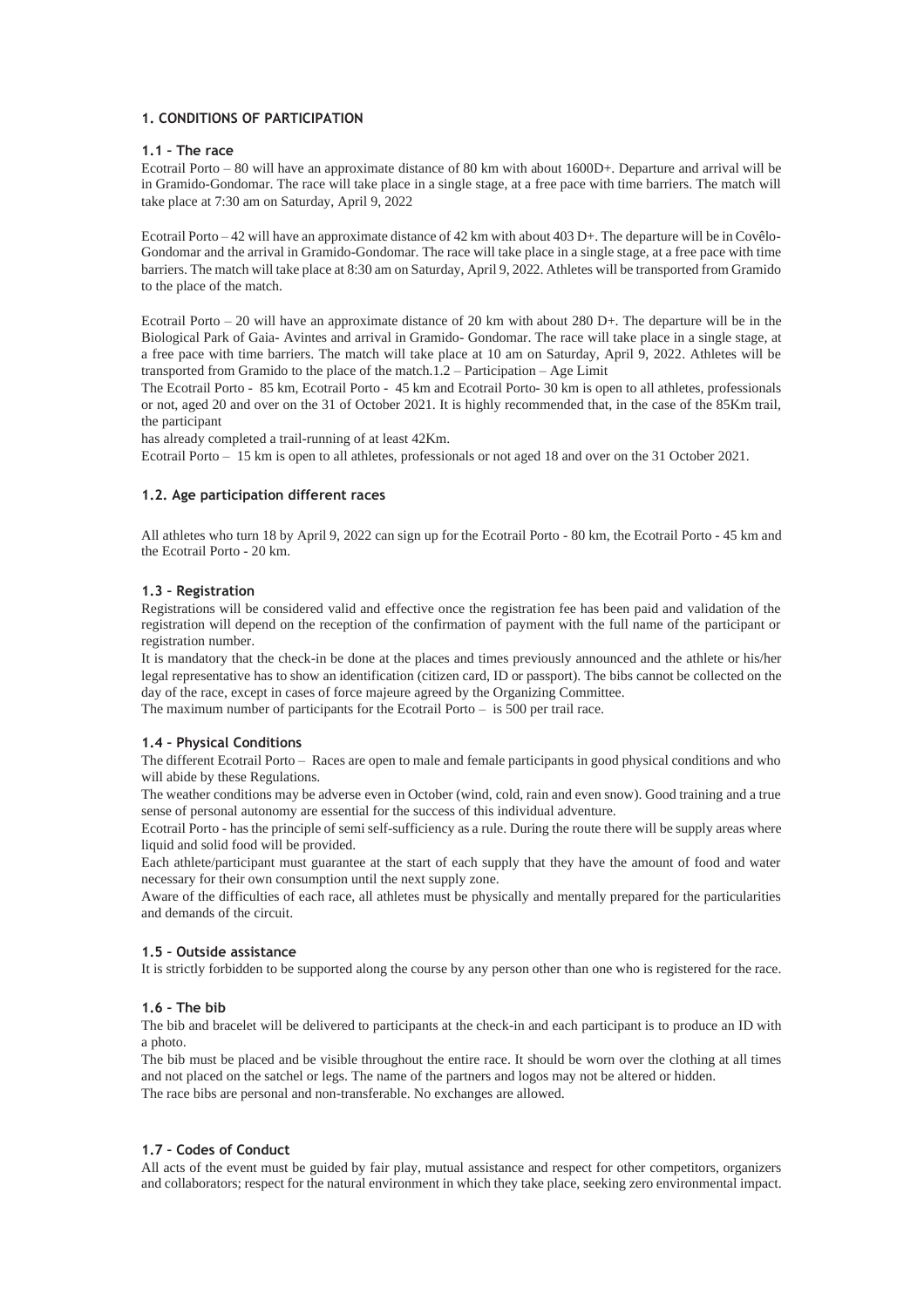The athlete who finds a colleague in need of assistance, should stay with him and contact the organization. An athlete should never be left alone in case of injury and/or need for support. Any participant who sees any illegality in the participation of the event must notify the organization as soon as possible.

The athlete throughout the competition must adopt a dignified behavior, refraining in particular from using offensive language, verbal or physical aggression.

If the infractions described above are verified, they will be penalized, namely:

- Warning;
- Disqualification;
- Ban and consequent prohibition of registration in subsequent events (for a period of two years).

# 2. THE RACES

# **2.1. Presentation of the races**

The arena will be located in Gramido – Gondomar (next to Clube Náutico), this will be the starting point of the 80km, arrivals of all distances and the departure point of the vans for the 42km and 20km departures. The race will take place in the Serras do Porto and banks of the Douro River

The 80km will cover trails, paths and ecological corridors in Gondomar, Valongo, Paredes, Gaia and Porto.

The 42km depart from Covêlo- Gondomar and will travel along trails and paths from Gondomar, Gaia and Porto, a common route to the 80km.

The 20km starts at the Gaia Biological Park, covering about 2km of trails and paths within the Park, heading towards the Douro River- Avintes entering the common route at 42km and 80km.

The maps of each of the distances, the respective altimetry (accumulated positive and negative elevation), as well as the aid stations and the hourly limits of each checkpoint, will be made available online on the official Ecotrail Porto website. In the following tables, the time limits/time barriers for complying with the race(s) are indicated, as well as the places and distance at which crossing times are controlled, with suspension of the athlete's race if these times are be exceeded.

## **2.2. Timeouts:**

- Ecotrail Porto 80 15 hours
- Porto Ecotrail 42- 8 hours
- Ecotrail Porto 20 5 hours

Time barriers are calculated to allow participants to reach the goal in the maximum time set by the Organization (including stops, supplies and any assistance). In order for the athlete to continue in the race, he must leave the control posts or the supply areas before the time limit set for that place, regardless of the time of arrival there. Any competitor who surrenders his/her breastplate will not be able to continue in the competition. If you still want to continue, you will do so at your own risk and in complete autonomy.

An athlete who abandons and surrenders his identification (chest) cannot be considered a "Finisher". In case of bad weather conditions and/or for safety reasons, the Organization reserves the right to cancel and/or stop the race in progress, modify the time barriers, always in collaboration and liaison with the other entities involved in the event.

In case of bad weather conditions and/or for safety reasons, the Organization reserves the right to cancel and/or stop the race in progress, modify the time barriers, always in collaboration and liaison with the other entities involved in the event.

#### **2.3. Time Control Methodology**

The times and control checks of each athlete at the established checkpoints (or in the case of surprise checks) will be made by reading

the chip contained in the bib and will be carried out by the Staff of the organization duly identified.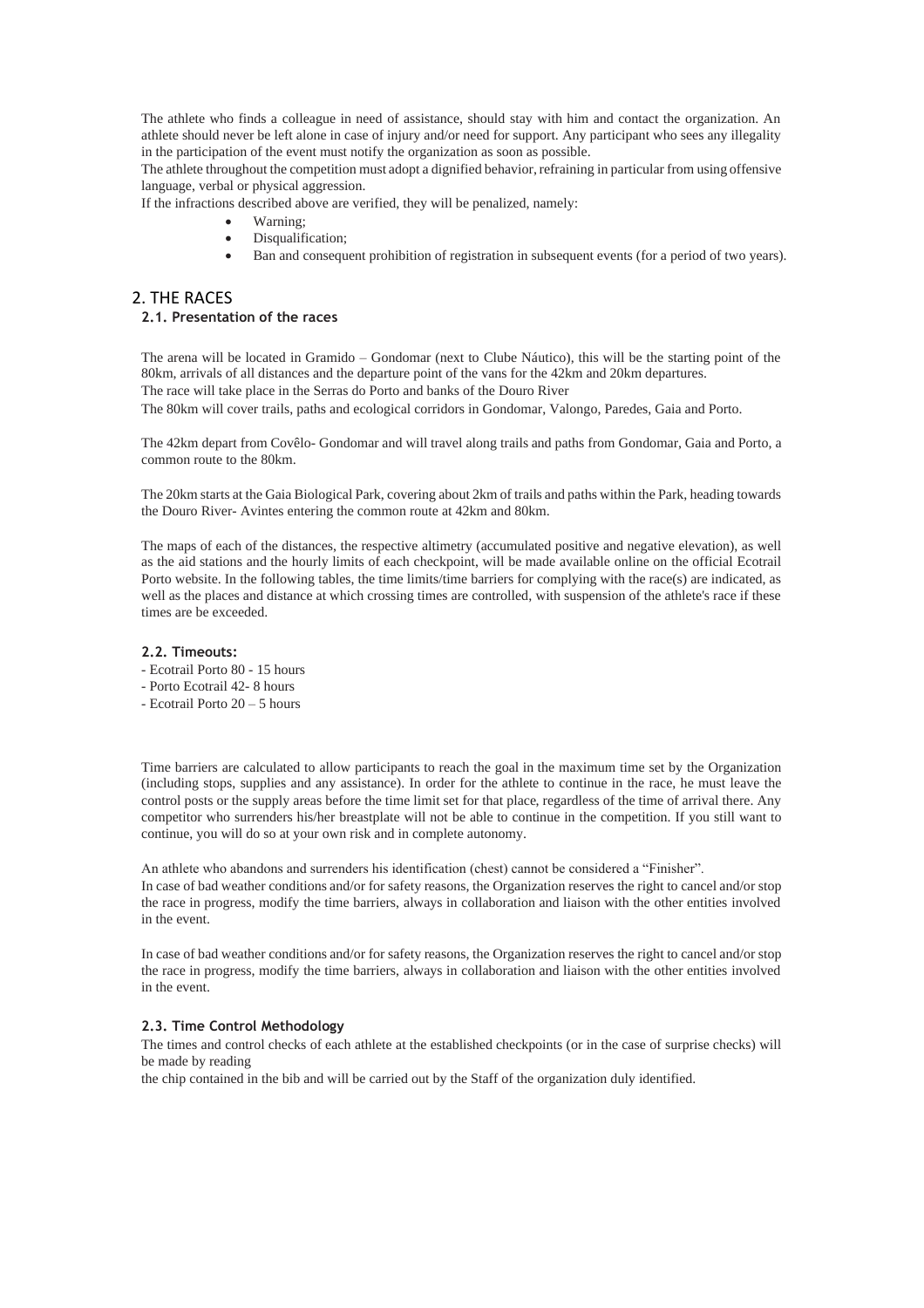## **2.4. Checkpoints**

The checkpoints placed along the course of the race, as pointed out in the tables above, are obligatory passage points. Failure to control at one or more checkpoints will result in the disqualification of the participant. The position of some control zones may not be disclosed by the Organisation.

The tables of the control checkpoints, their location and time limit will be made available online at the official website of the event.

#### **2.5. Refreshment areas**

Only athletes and staff will have access to supplies. In the 100m surrounding the supply, support will be allowed.

### **2.6. The route**

Ecotrail Porto - races will be properly marked with different signposts, which will be brought to the attention of the athletes in due course, more precisely during the race briefing. Any signposts that do not conform to the design set out by the organization must disregarded by the athletes, since it is not the responsibility of the Organization.

#### **2.6.1. Modifications to the course or time gates; cancellation of the race**

The Organization reserves the right to modify the route, location or locations of checkpoints and refueling areas at any time without prior notice.

In case of bad weather conditions and for safety reasons, the organization reserves the right to cancel or stop the race in progress, review or modify time barriers at the checkpoints.

Cancellation, postponement or alteration of the race will not entitle you to any refund of registration or compensation.

All decisions will be taken by the Jury, including at least the Director/Coordinator of the Event, the Organizer, the Safety Coordinator, as well as any and all competent persons indicated by the Organization. Coordinator, as well as any competent person indicated by the Organization.

#### **2.7. Mandatory material / material checks**

During the whole race, the athletes are required to have the mandatory material for each of the races (see table below). Control check of

mandatory material may occur at any stage of the race. Failure to present the relevant material will result in disqualification or penalty,

as indicated below.

#### **Note: The organization does not provide cups for supplies**

#### **Recommended material:**

Depending on the weather forecast at the time of the race, and the intricacy of the soil, it is highly recommended to also have the following:

- Hat/Cap/Scarf or similar
- Clothes to cover arms and legs
- Warm clothes in case it is cold
- Bandage (min. 80x3 cm)
- Poles
- Vaseline
- **Money**

#### **2.8. Penalties / Disqualifications**

Over the course of the race, there will be members of the organization team specifically qualified to check the mandatory equipment and ensure the compliance with the competition regulations (identification of the participants, respect for the environment and the spirit of the event, illicit help and accompanying, race bibs not visible, etc.).

Penalties are applied for any and every other infringement of the regulations. The controller shall inform the person responsible for the

checkpoint or the Secretariat of the race and may request the disqualification of the competitor (depending on the seriousness of the act committed in violation of the regulations and on the behaviour of runner).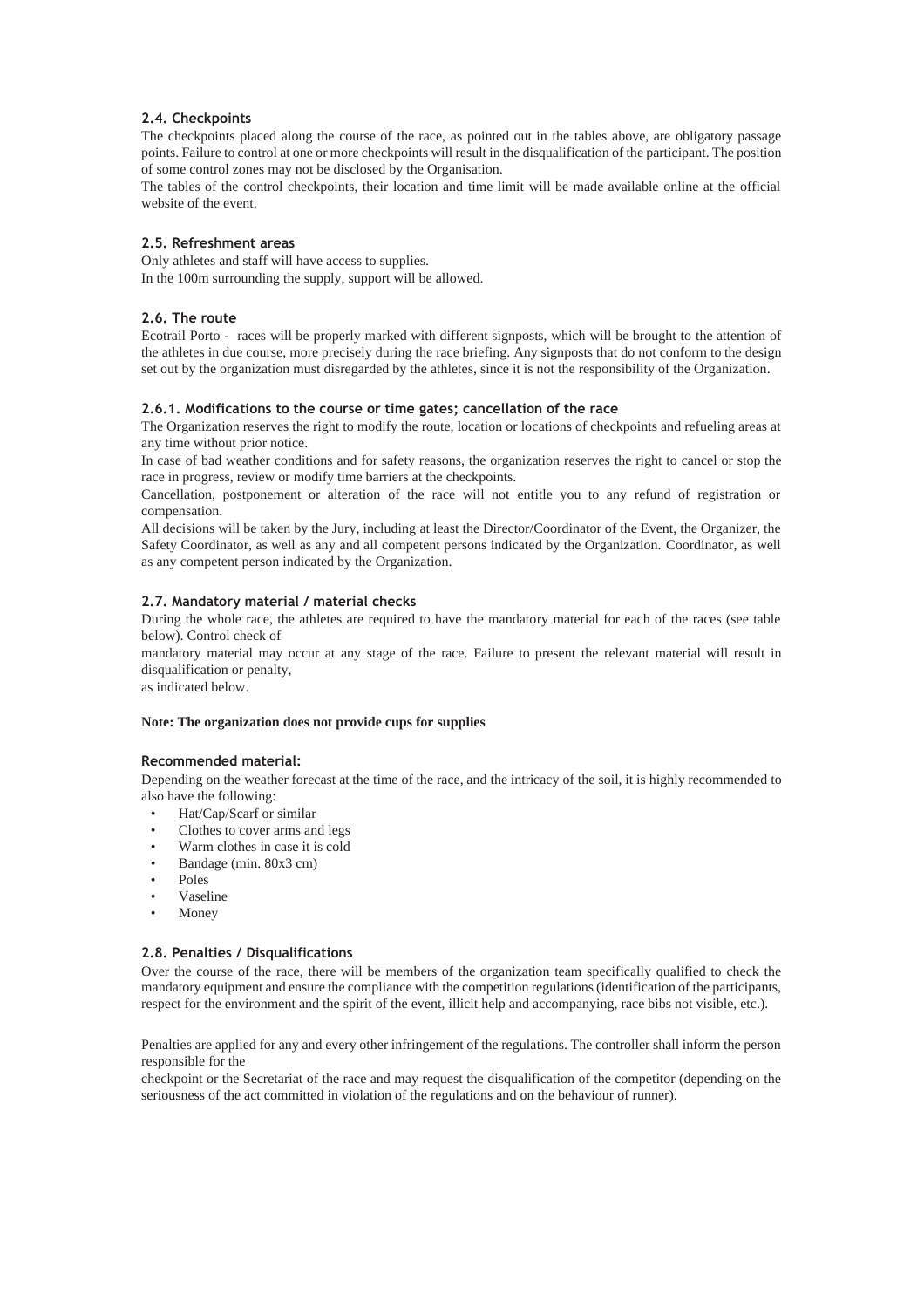| <b>Penalties / Disqualifications</b>                                                               | EP80K            | <b>EP40K</b>     | EP20K            |
|----------------------------------------------------------------------------------------------------|------------------|------------------|------------------|
| Failure to present properly placed, damage or cover<br>the BIB Number provided by the Organization | $30 \text{ min}$ | $30 \text{ min}$ | $30 \text{ min}$ |
| Missing water container                                                                            | $30 \text{ min}$ | $30 \text{ min}$ | $30 \text{ min}$ |
| Lack of operational cell phone                                                                     | $30 \text{ min}$ | $30 \text{ min}$ | $30 \text{ min}$ |
| Lack of waterproof jacket                                                                          | $30 \text{ min}$ | $30 \text{ min}$ | $30 \text{ min}$ |
| No flashlight or headlamp                                                                          | $30 \text{ min}$ | $30 \text{ min}$ |                  |
| Not respecting the marked route, ignoring the signs or<br>taking a shortcut                        | Disqualification | Disqualification | Disqualification |
| Leave trash on the way                                                                             | Disqualification | Disqualification | Disqualification |
| Lack of whistle                                                                                    | $30 \text{ min}$ | $30 \text{ min}$ | $30 \text{ min}$ |

#### **2.11. Withdrawal and transport**

Except for injury or serious health impairment, no competitor may leave the race outside the refreshment area or checkpoint. The competitor must return his bib to the person in charge of the check point. If the athlete wishes to have access to the services and facilities of the Organization and the event even after withdrawing from the race, he/she should contact the Organization to find out what the procedure is.

An athlete who wishes to withdraw from the race must first inform the Organization through the emergency number previously indicated and that, for convenience purposes, will be in the bib. The transport to the finish line of the race shall be decided by the person in charge of the checkpoint or refreshment area, subject to the following conditions:

- Athletes who withdraw but whose health condition does not necessarily imply immediate return, will be transported to the finish line as soon as possible.
- In case of bad weather that justifies the partial or total suspension of the race, the Organization shall ensure that the athletes who have been stopped are transported as soon as possible from the check points or refreshment areas.
- Withdrawing from the race before a checkpoint or refreshment, except for the reasons stated previously, implies that the athlete is responsible for his return and transportation to the finish area.

# **2.12. Liability of the athlete / participant**

Every athlete / participant, upon signing up, undertakes not only to respect and comply with these regulations, but also agrees to be governed by the applicable laws in Portugal, regarding to participation in sporting events and leisure activities.

#### **3. SPORTS INSURANCE**

The Organization provides Civil Liability insurance and Personal Accident insurance in accordance with the legal dispositions.

The Civil Liability insurance guarantees compensation for damages resulting from physical injury and / or materials that are caused to third parties, caused by an accident, for which liability is imputed to the Organization, in accordance with the Special Conditions.

All participants shall be covered by personal accident insurance according to the terms set our by law. The comprehensive coverage with franchise of the Personal Accident Insurance, the payment of the franchise will be the participant's entire responsibility.

In case of accident the participant shall contact the Organization through the available means (telephone contact or email), which will provide the referral to the medical institution most appropriate for their state of health. Each and any accident requires the filling in of a form of the accident report with its policy number stamped and signed by the Organization as the policy holder. Each and any form of accident can only be accepted when reported on the day of the race or in the next five days, provided that the injured party has notified the Organization of the accident during the event. After this date, the Organization reserves the right not to accept such claim.

All expenses shall be paid by the victim and then, reimbursed by the insurance company in accordance with the insurance coverage, provided the insurance claim has been duly reported and accepted by the insurance company. The organization will not be liable for expenses of accidents of which the organisation has not been informed in good time to communicate to the insurance company.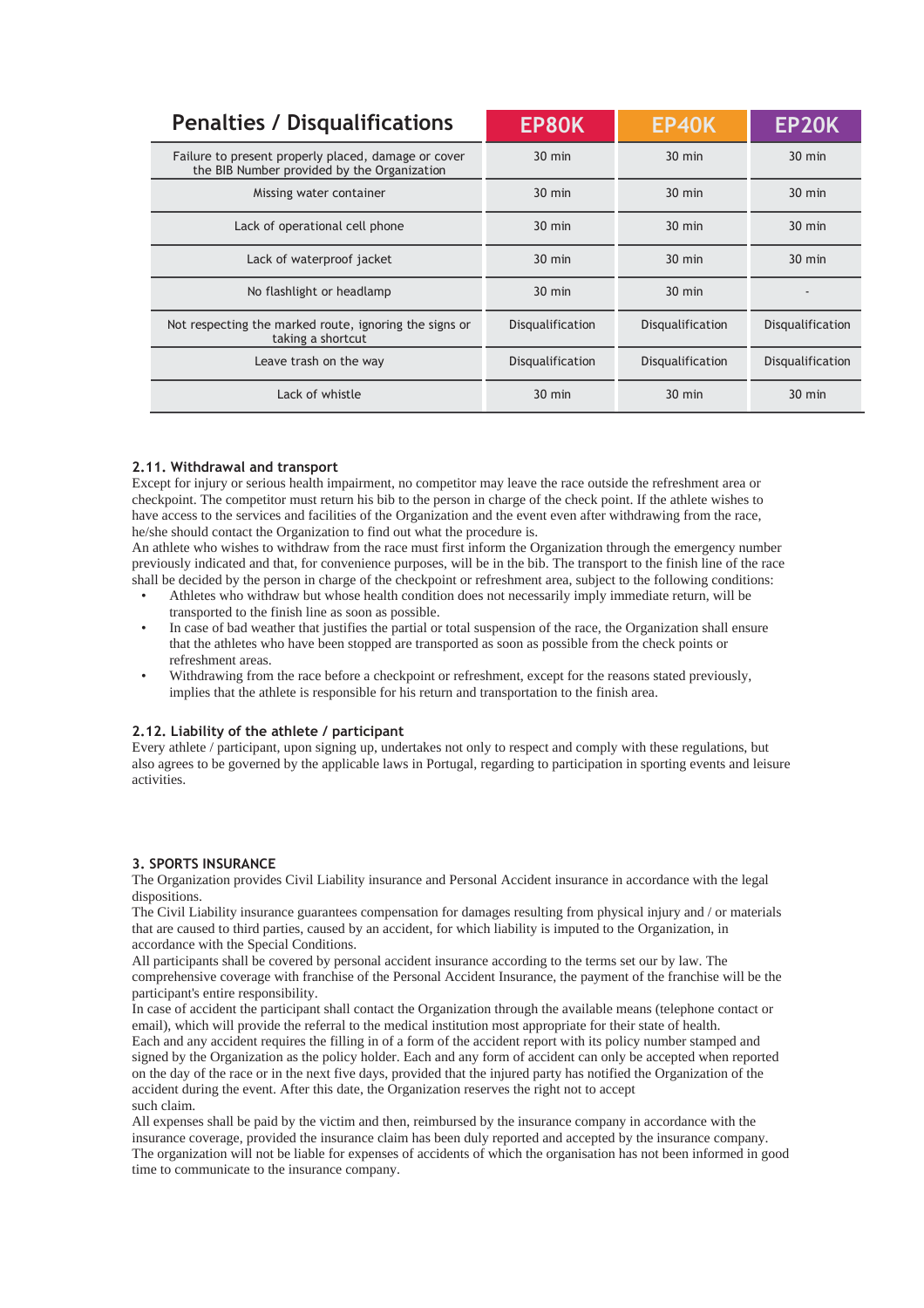# 4. REGISTRATION

### **4.1. Registration process**

The registrations for the Ecotrail Porto - can be done:

• On www.ecotrail-events.com [https://porto.ecotrail.com/,](http://www.ecotrailmadeira.com/) the official site of the race.

• Payment can be made by ATM or credit card.

ATTENTION: Deadline for Registrations will be 4th of April 2021.

### **4.2. Fee and registration dates**

To enrol for the Ecotrail Porto each participant has to pay:

|                             | EFP80K | EFP40K | EFP <sub>2</sub><br>0K |
|-----------------------------|--------|--------|------------------------|
| Até 28 de fevereiro         | 60€    | 30€    | 20€                    |
| De 1 a 15 de março          | 75€    | 40€    | 25€                    |
| De 15 de março a 4 de abril | 85€    | 45€    | 30€                    |

#### **4.3. Conditions for reimbursement of the entry fee**

Each and any cancellation for the race is to be communicated to the Organization by email or registered letter with acknowledgement of receipt sent to the Organization referred on the last page of these Regulations. Request for reimbursement should be sent to the organisation in Porto – Ecotrail Porto – - attaching the relevant evidence, in accordance with the terms of the paragraph that follows, within a maximum period of ten days following of the occurrence:

- Accident or serious illnesses which will entitle to sick leave for over 3 days.
- Death or disablement
- Serious illness requiring hospitalization
- Death of the partner, spouse or direct descendent or one of the parents within 30 days prior to the event in question.

All the requests for reimbursement will be analyzed within the period of three months following the races Ecotrail Porto. No reimbursement will be made outside the conditions provided for in these regulations

#### **4.4. Material included in registration**

- The registration fee includes:
- T-shirt
- Personal accident insurance;
- A Digital Certificate of Participation (to be downloaded later)
- Medal and Kit Finisher (exclusively for athletes who finish the race).
- **Prizes**
- First aid

#### **4.5. Secretariat of the event/ opening times and locations**

The secretariat of the event and distribution of the bibs will be made according to a schedule, which will be released by the Organization in due course.

#### **4.6. Available Services (transport, etc)**

The organization guarantees all athletes free transport, under the following conditions.

Free of charge:

- Transport from Gramido to the starting point of the races 42km ( Covêlo) e 20km( Parque Biológico de Gaia), provided it is requested at the time of enrolment ;
- Transport from the closest spot that can be accessed by car to the finish line point/secretariat, in case of withdrawal;

# 5. Categories and Awards

### **5.1. Date, Place, Awards Ceremony**

The awards ceremony will be held on April 9th, 2022, at Gramido,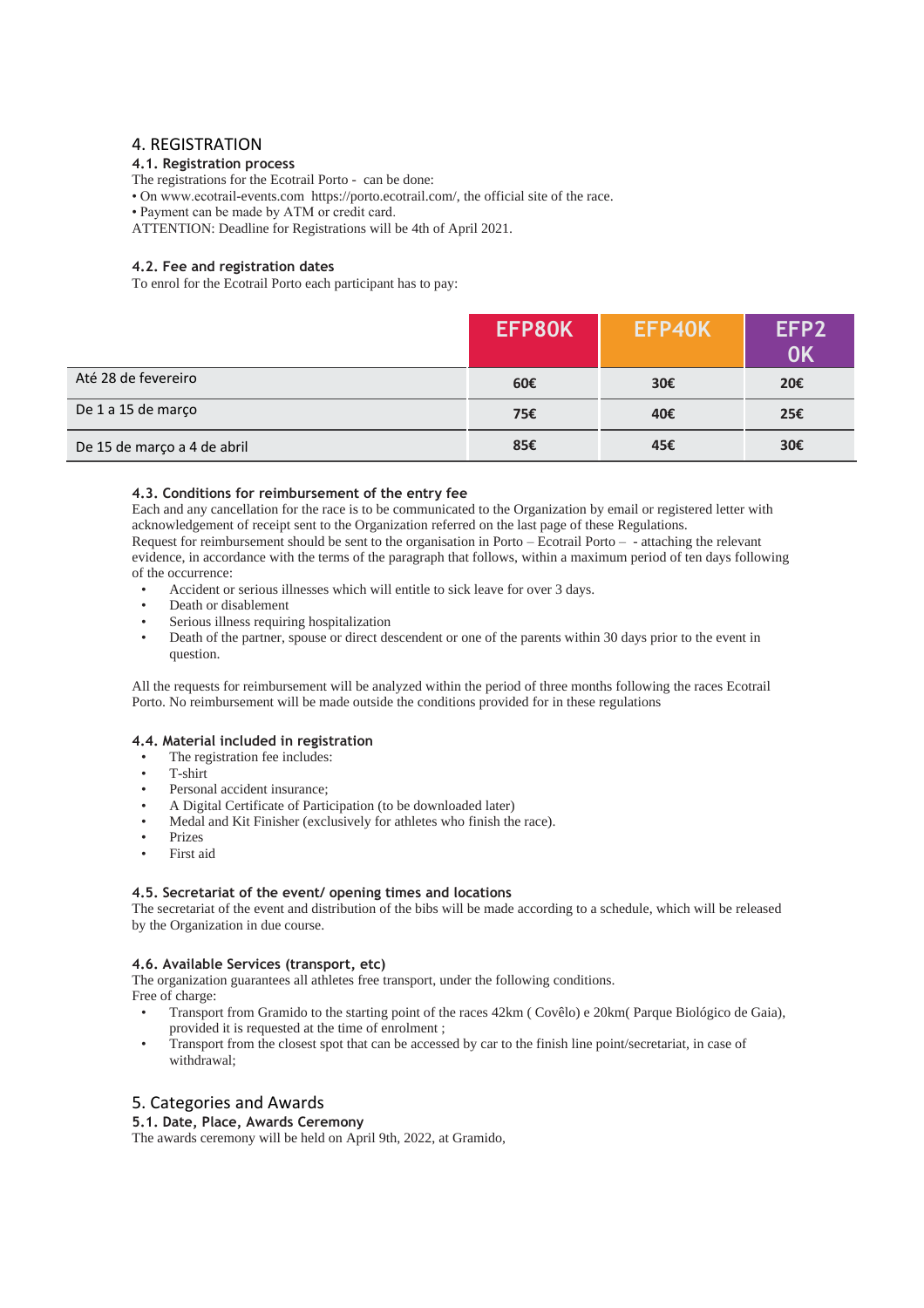#### **5.2. Definition of categories**

The following categories will be considered for ranking

Genral M/F SUB 23 M/F (18 - 22) Seniores M/F (23 -39) M40/ F40 (40 - 44) M45/ F45 (45 - 49) M50/ F50 (50 - 54) M55/ F55 (55 - 59)  $M60/F60 (+ 60 - 65)$ M65/ F65 + de 65

There will be no ranking per teams.

For the purpose of ranking and scoring of athletes, the age to be considered will be the age of the athlete as on October 31 of the current season.

• EX: An athlete who turns 40 between January 1 and October 31 will be included in M40 rank.

• EX: An athlete who turns 18 between January 1st and October 31st will be included in the Junior rank.

#### **5.2.1. The top three in each race - male and female - will be eligible for a trophy.**

#### **5.2.2. The first of each age group from the 85 race - male and female - will be eligible for a trophy.**

#### **5.3. Deadlines for claiming rankings**

Athletes who do not agree with their ranking shall file a complaint with the Secretariat of the Event on the day of the race.

Should the irregularity be identified after the closing of the Secretariat, the complaint should be sent by email to (info@ecotrail.com). In this case, the Organization will reply to their request within 24 hours.

Athletes who complete the race in which they register can claim their "FINISHER KIT" within 30 days after the race is held. After that time they have no right to claim their award.

#### **6. Adverse health situation**

The Organization may have to implement restrictive measures, change procedures, condition services provided to athletes or even cancel the event in case of some adverse health reasons.

In such a scenario, athletes will be informed, by email, in advance as much as possible (at least one week before the event), of the contingency plans to be put in place, as well as the conditions and benefits that must be met in the event of a situation of adverse health.

#### **6.1 Departures**

In view of possible constraints of various kinds, we may have to implement individual, sequential departures, with time scheduling to be defined in due course. Should this occur, the notification will be included in the information that will be released by the Organisation during the week of the race.

#### **6.2 Refreshment areas and checkpoints**

The supply zones may have to be reduced to the essential or their location changed, in which case the athletes shall be informed at least one week prior to the race. All supply zones that are to be designated will ensure the supply of liquids. Solid foods may not be available in some of them, in accordance with the decision of the Organization to announce in advance.

Any food that may be made available, whether solid or liquid, must always be served by volunteers or other elements of the Organization, always respecting the rules in force defined by the health authorities at the time of the event. Self-service or buffet shall not be made available.

#### **6.3 Bags and change of clothes**

Should the health situation at the time of the race not allow it, the Organization reserves the right to limit the availability of this service, and the athletes will be informed at least one week prior to the date of the race.

#### **6.4 Cancellation of the event**

The Organization reserves the right to cancel the race in the event of unfavorable sanitary conditions. The cancellation of the test for health reasons will always have to be supported by evidence or opinion from the regional Health Authority, the decision being up to them.

#### **6.5 Prize delivery**

In view of the health situation at the time of the test, the Organization may determine that the necessary conditions are not met for the